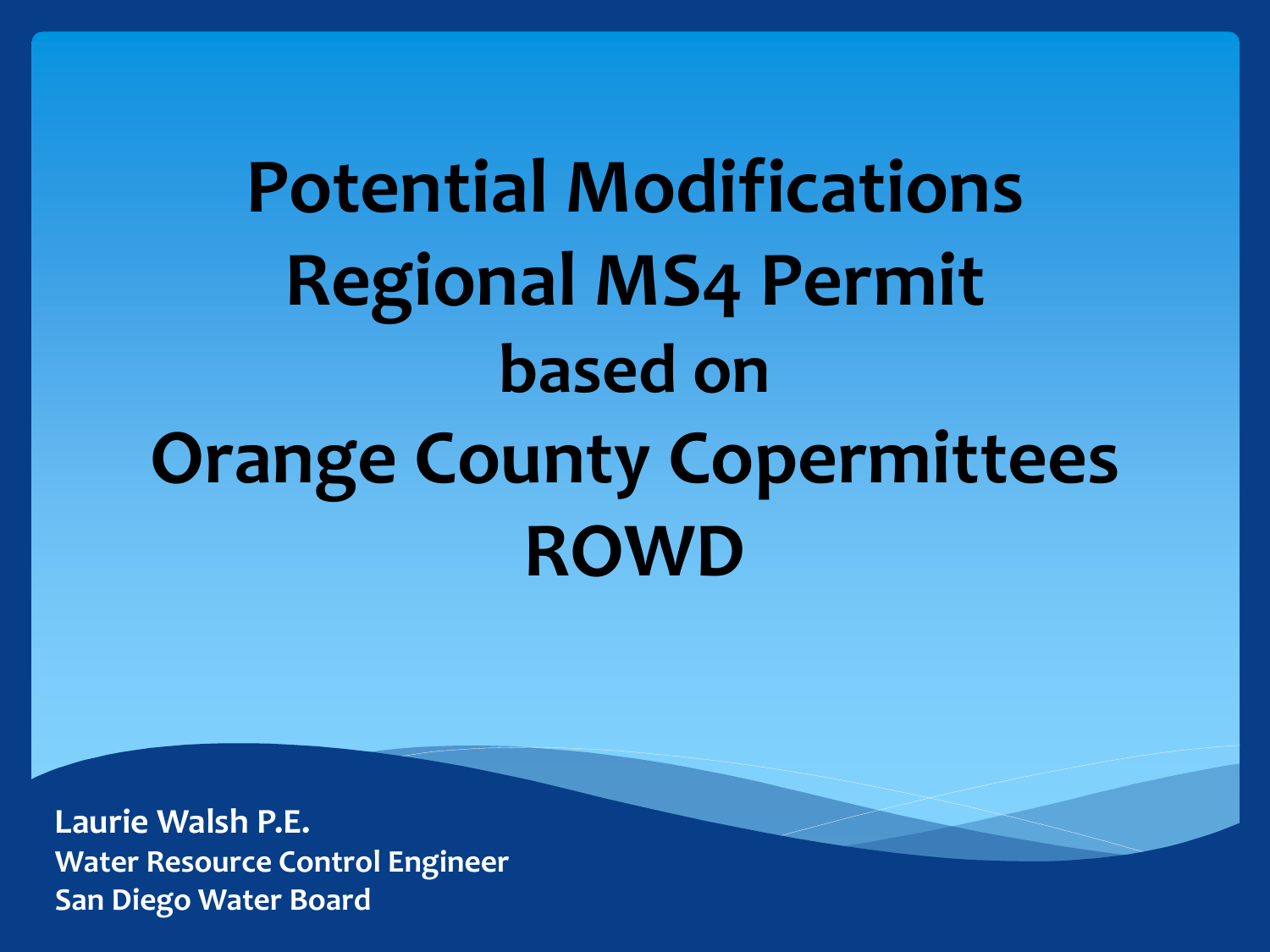### **Regional MS4 Permit**

# **Shifted Focus of Requirements**

- **From Actions to Outcomes of Actions**
- **Emphasize Planning and Adaptive Management**
- **Allows for Custom Jurisdictional / Watershed Monitoring**
- **Allows Copermittees to be More Strategic**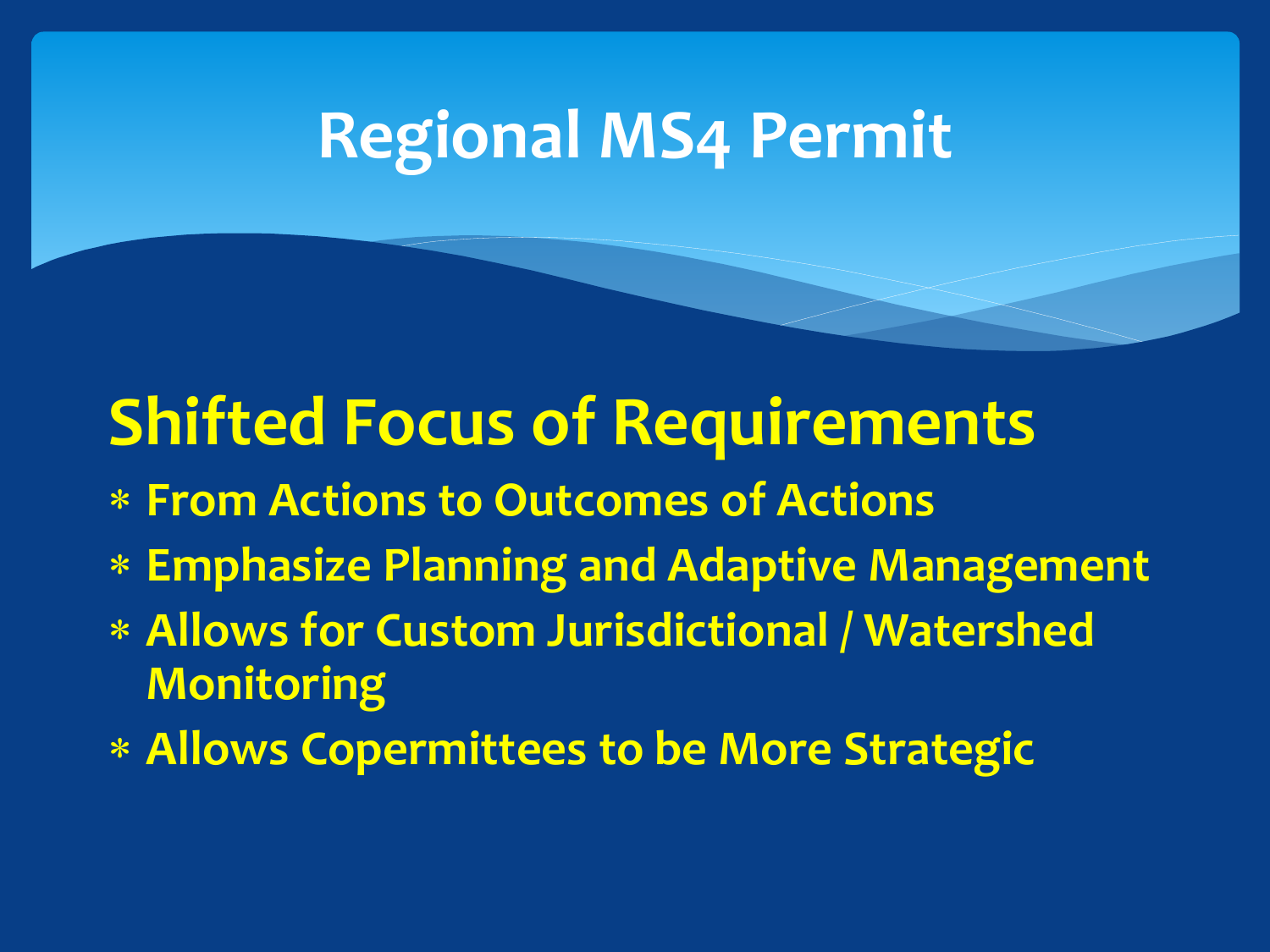### **Water Quality Improvement Plan**

#### **Goal –**

**To further the Clean Water Act's objective to protect, preserve, enhance, and restore the water quality and designated beneficial uses of waters of the state**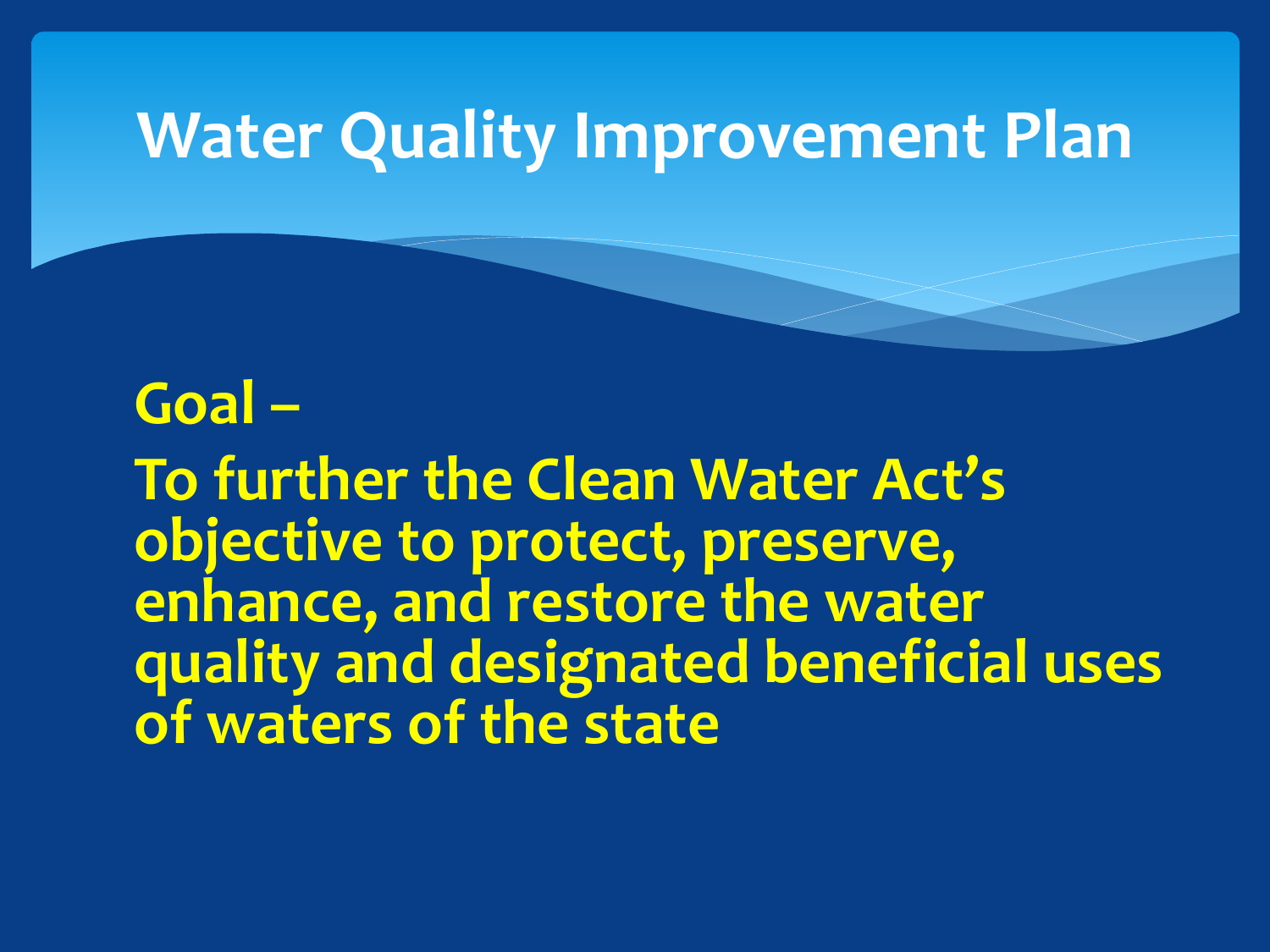### **Water Quality Improvement Plan**

**Accomplish the Goal –** 

- **Adaptive planning and management process**
- **Prioritization within a watershed**
- **Implement strategies through the JRMP**
- **Achieve improvement in the quality of discharges from the MS4s and receiving waters**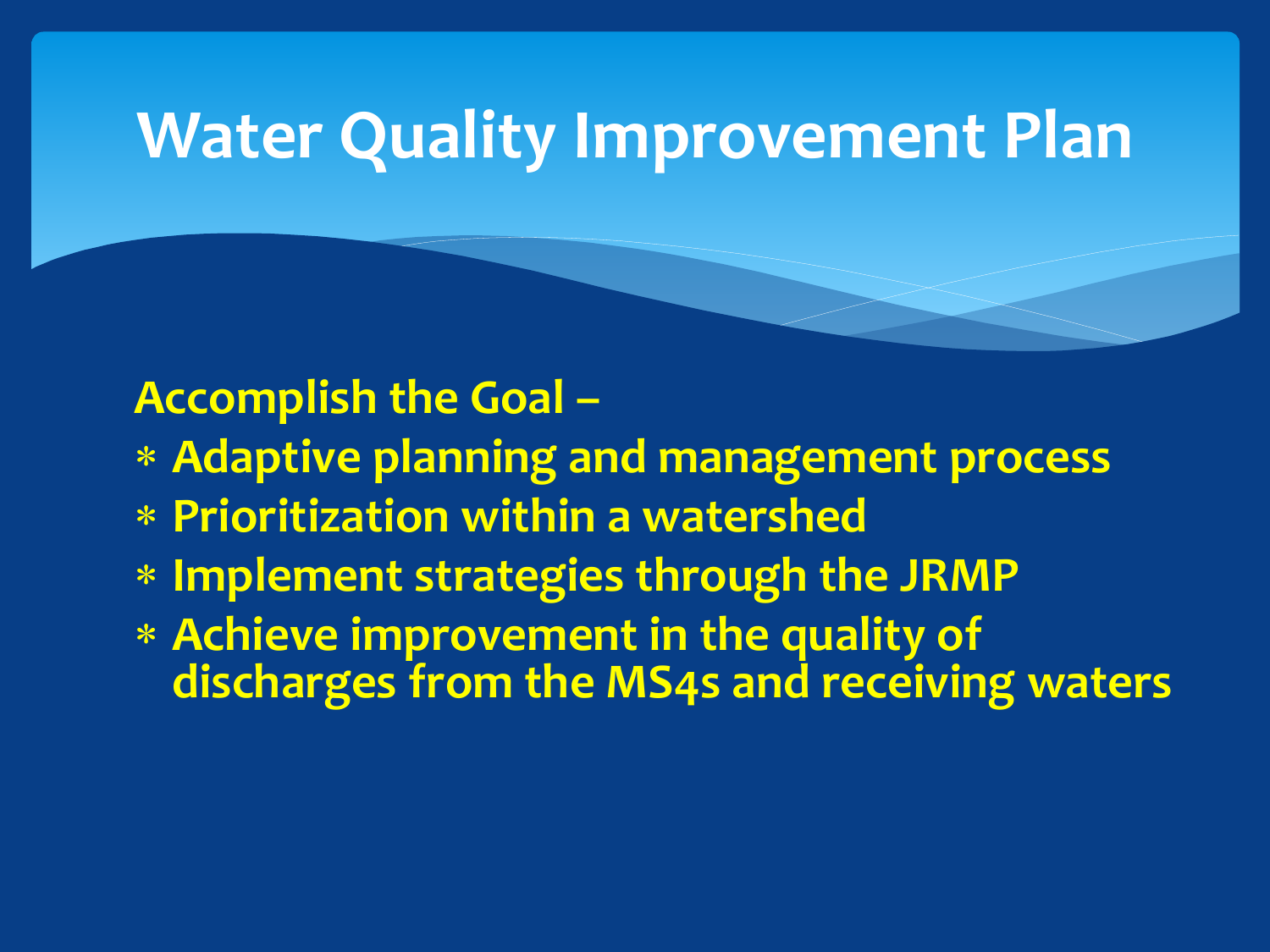

# **Report of Waste Discharge**

**Submitted by** 

The County of Orange, Orange County Flood Control District and Cities of Aliso Viejo, Dana Point, Laguna Beach, Laguna Hills, Laguna Niguel, Laguna Woods, Lake Forest, Mission Viejo, Rancho Santa Margarita, San Clemente, and San Juan Capistrano

May 20, 2014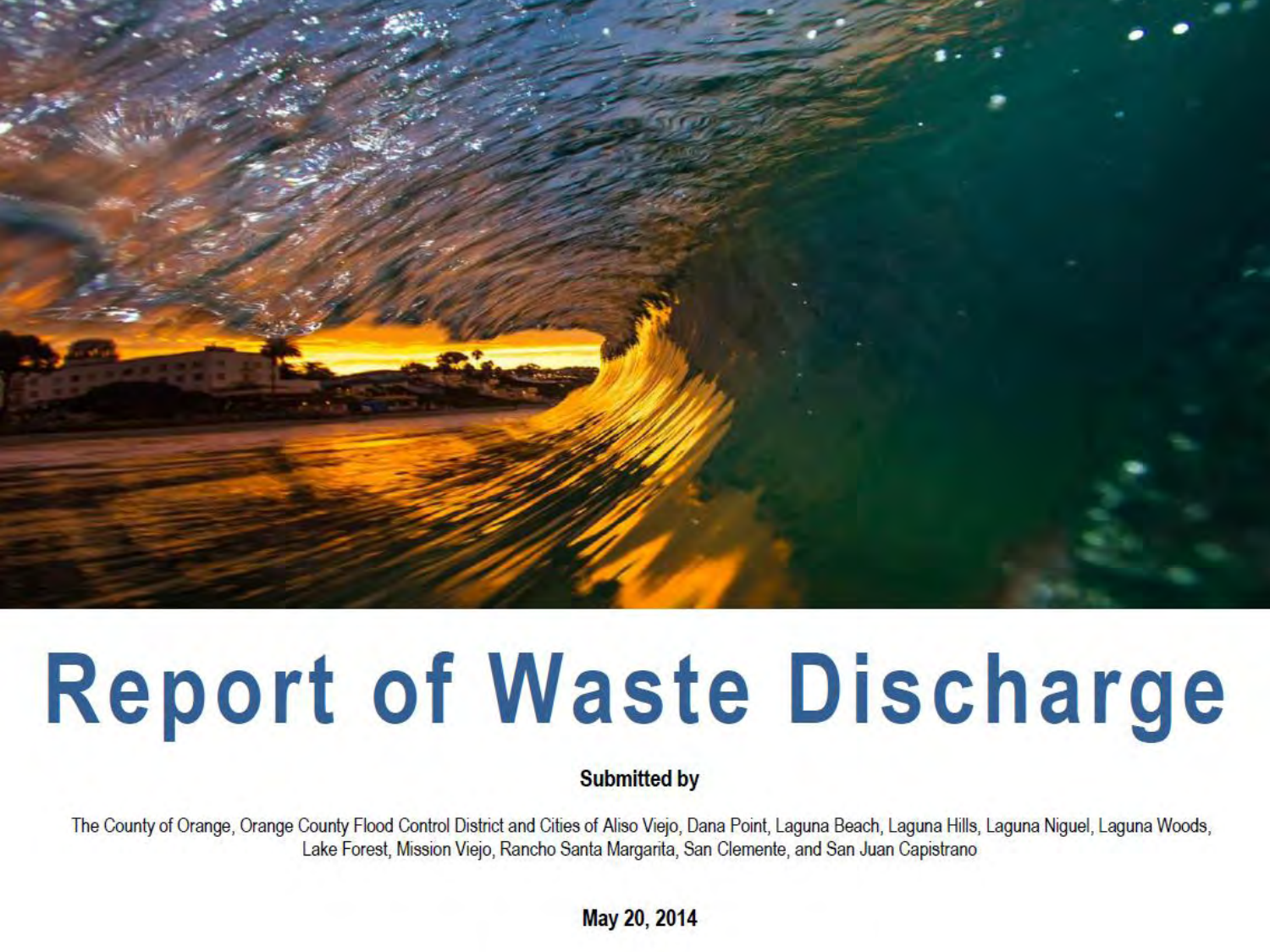# **Plan Development**

Recommendation: "Develop comprehensive Watershed Plan to prioritize implementation efforts and resources"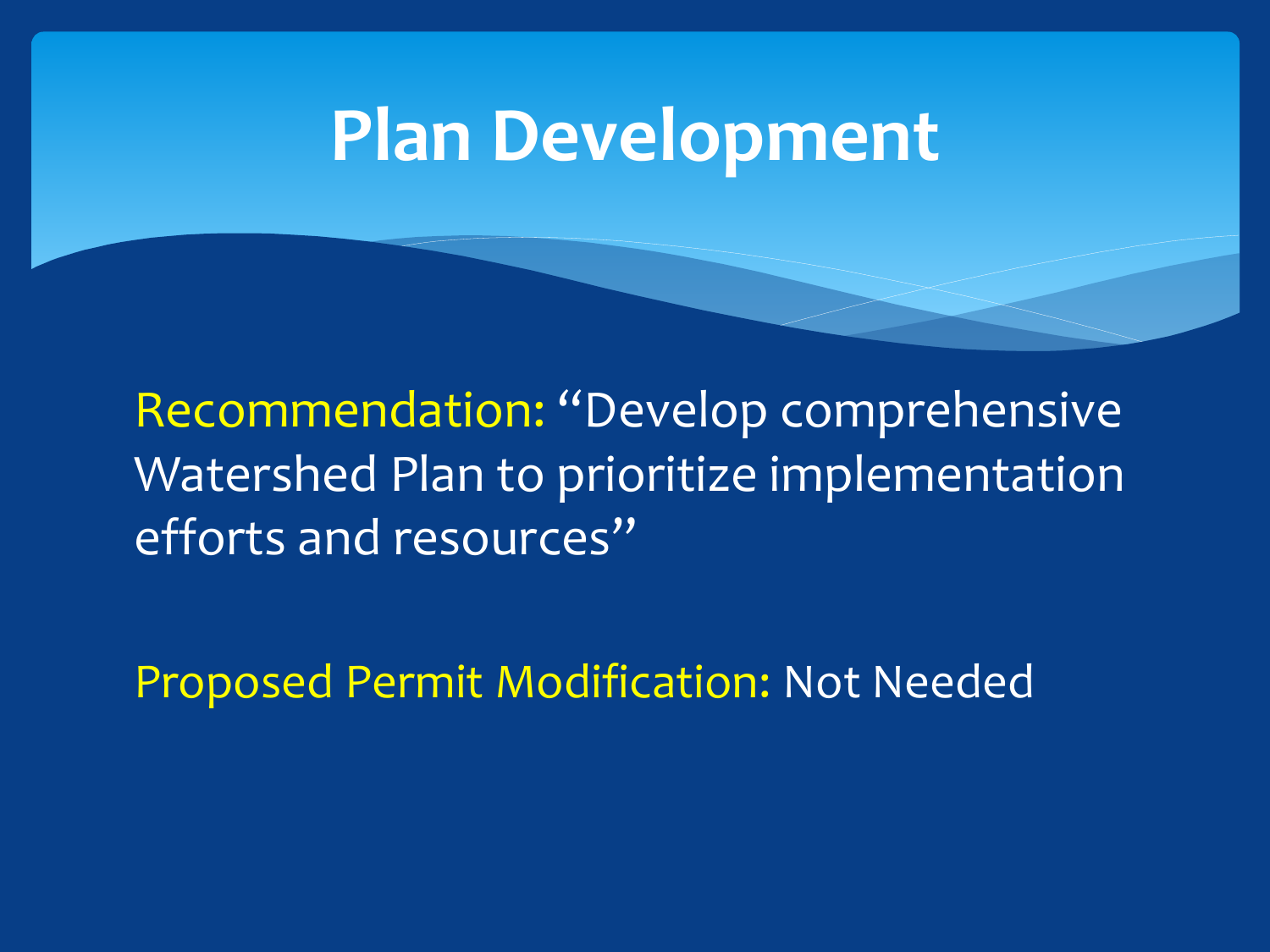# **Illegal Discharges / Illicit Connections**

Recommendation: "Reinstate an approach such as the Dry Weather Reconnaissance Program"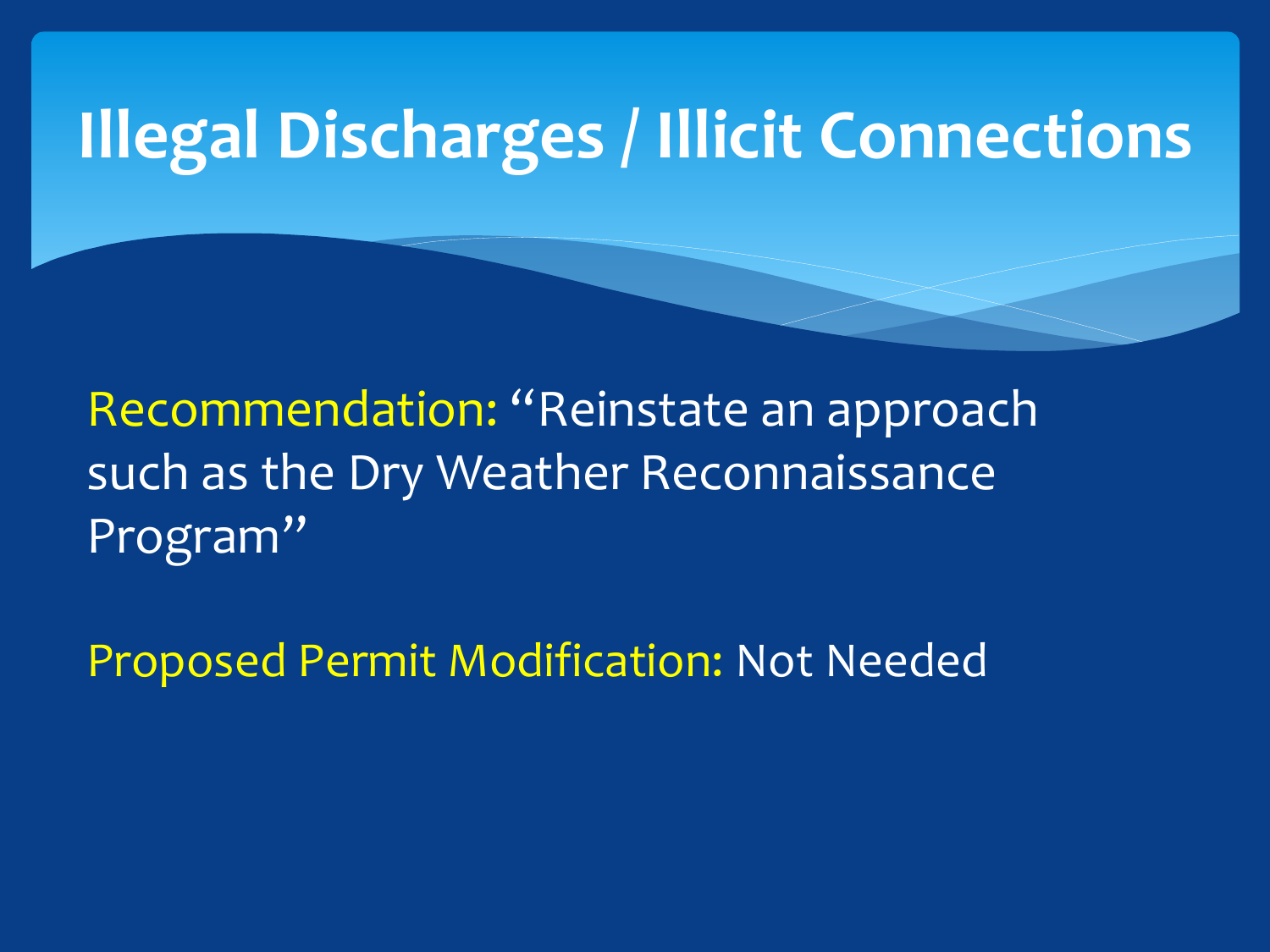#### **Construction**

Recommendation: "Reduce inspection frequency for "high" priority sites from bi-weekly to twice during the wet season and for "medium" priority sites from monthly to once during the season"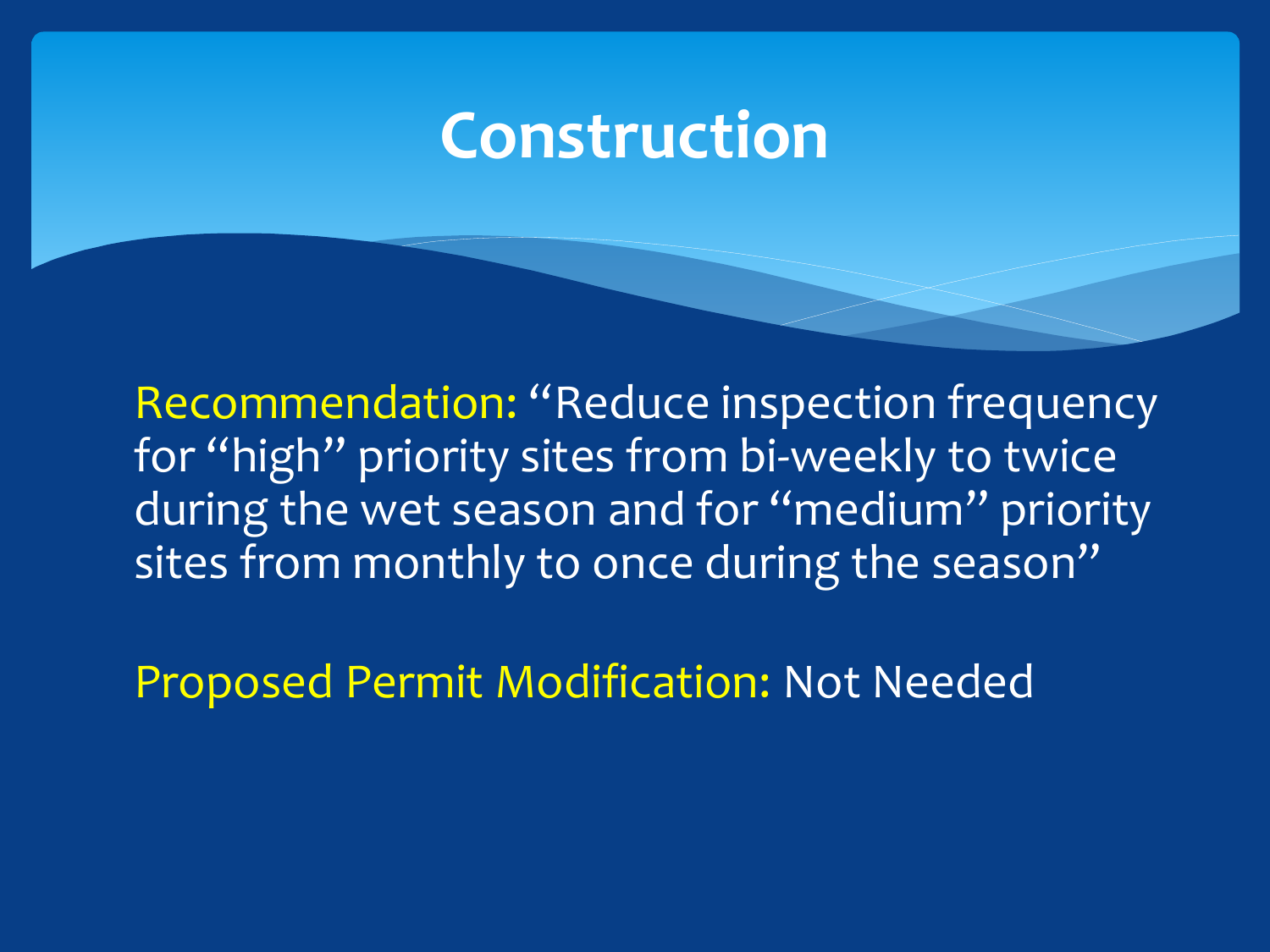Recommendation : "Incorporate integrated water resources management element into land planning and land development processes.... which will require equivalency of on-site BMPs"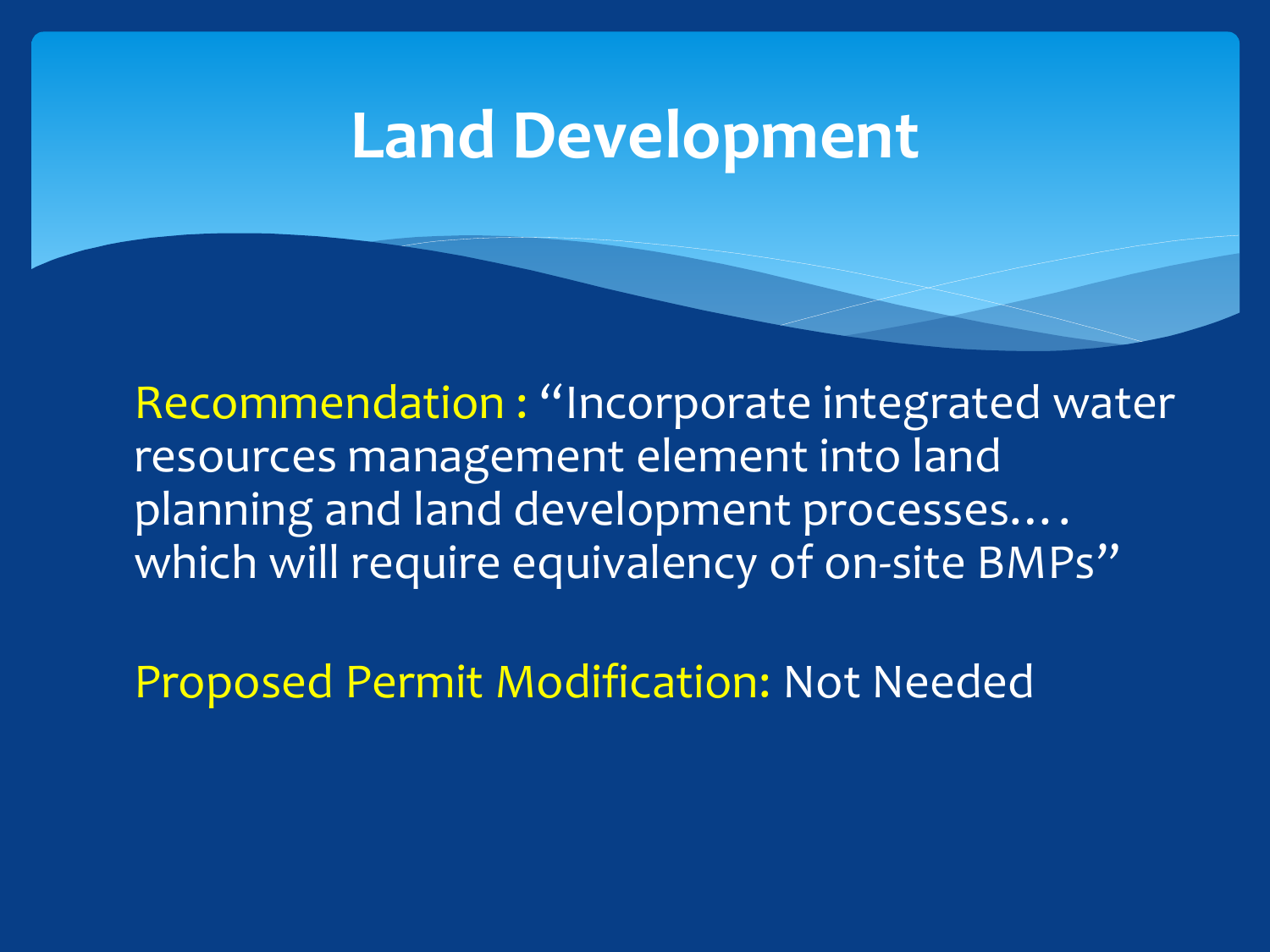Recommendation : "Implement an approach to hydromodification management that is informed by a watershed analysis and channel-specific protection and restoration goals."

Proposed Permit Modification: Add Provision allowing use of Interim Hydromodification Management requirements until Water Quality Improvement Plan is developed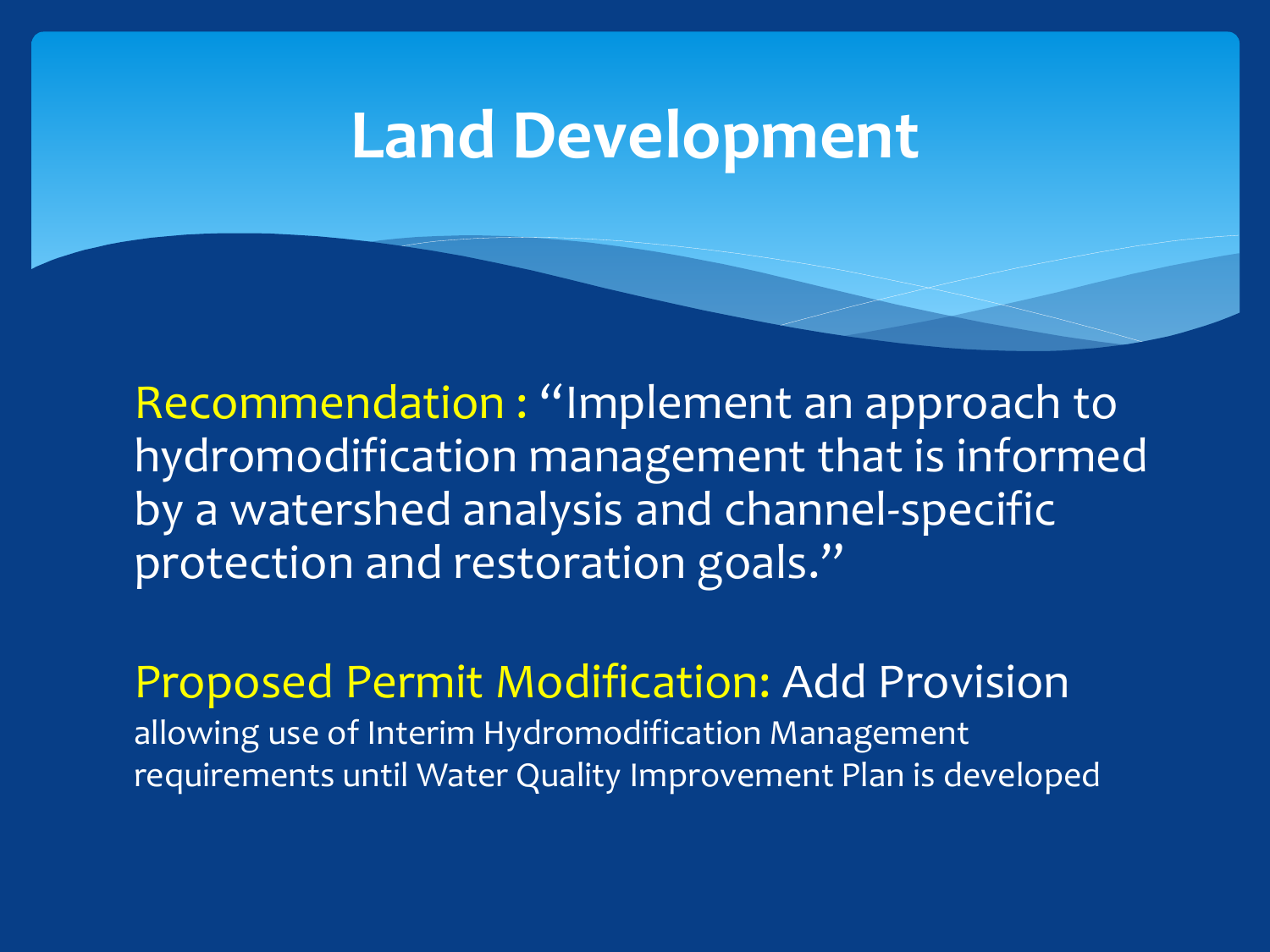Recommendation: "Develop model water retention credit program(s) to facilitate offsite BMP implementation where appropriate and to address existing developed areas"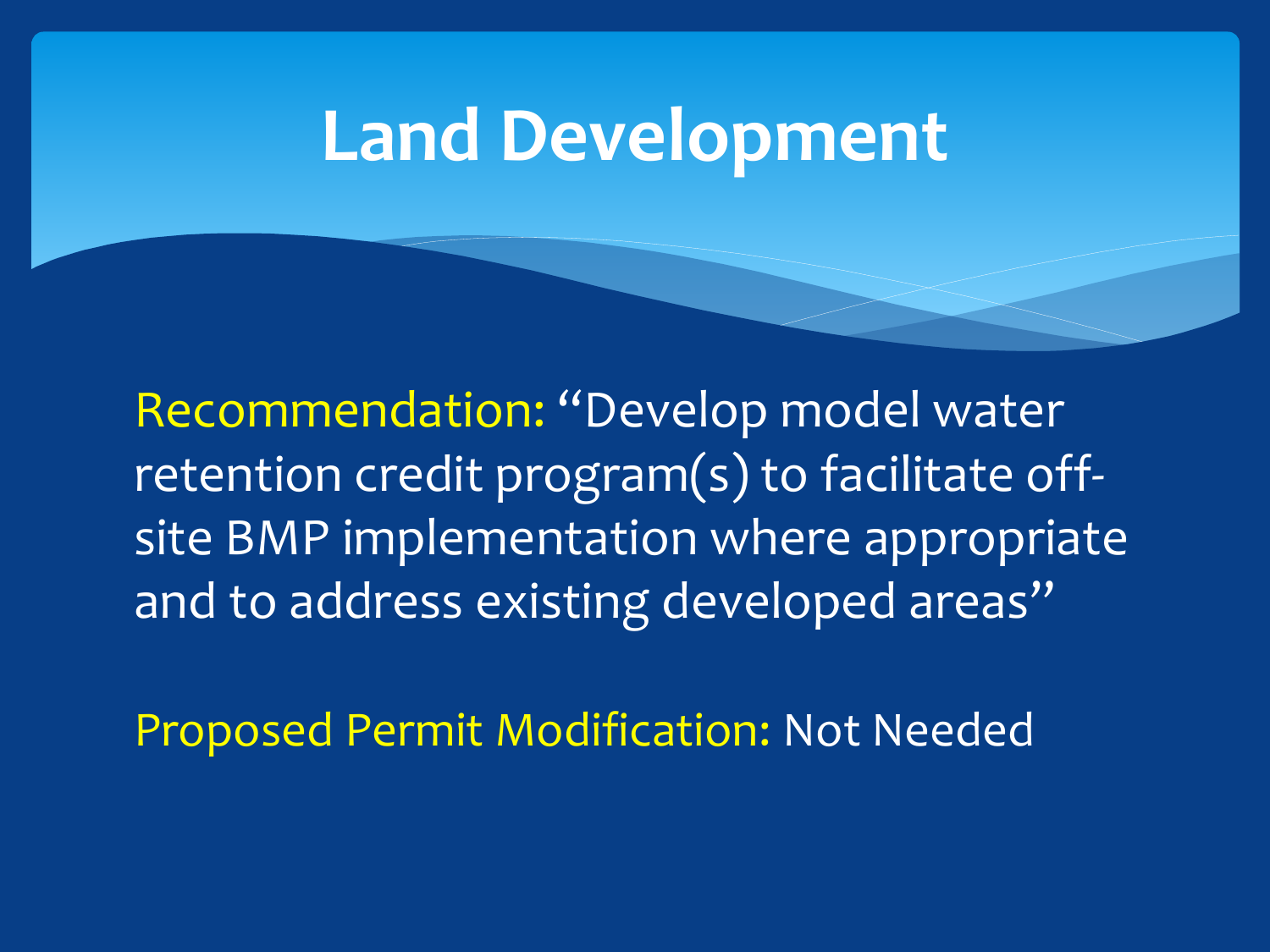Recommendation : "Create exemption from Project WQMP criteria for stream and watershed restoration projects"

Proposed Permit Modification: Not Supported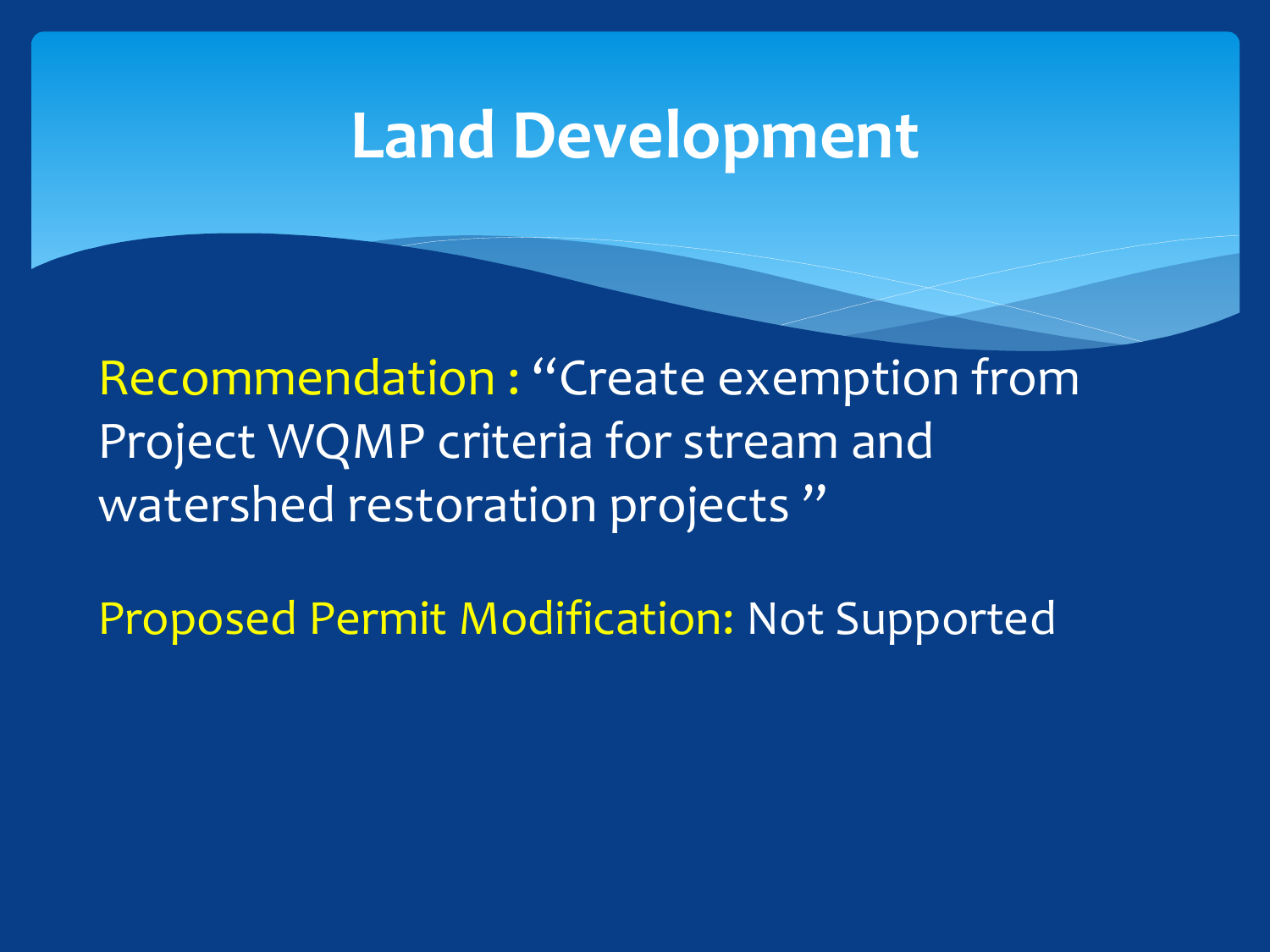Recommendation : "Create exemption from Project WQMP criteria for emergency public safety projects where delay would compromise public safety, health, and the environment"

Proposed Permit Modification: Not Supported

Regional MS4 Permit does not include strict exemption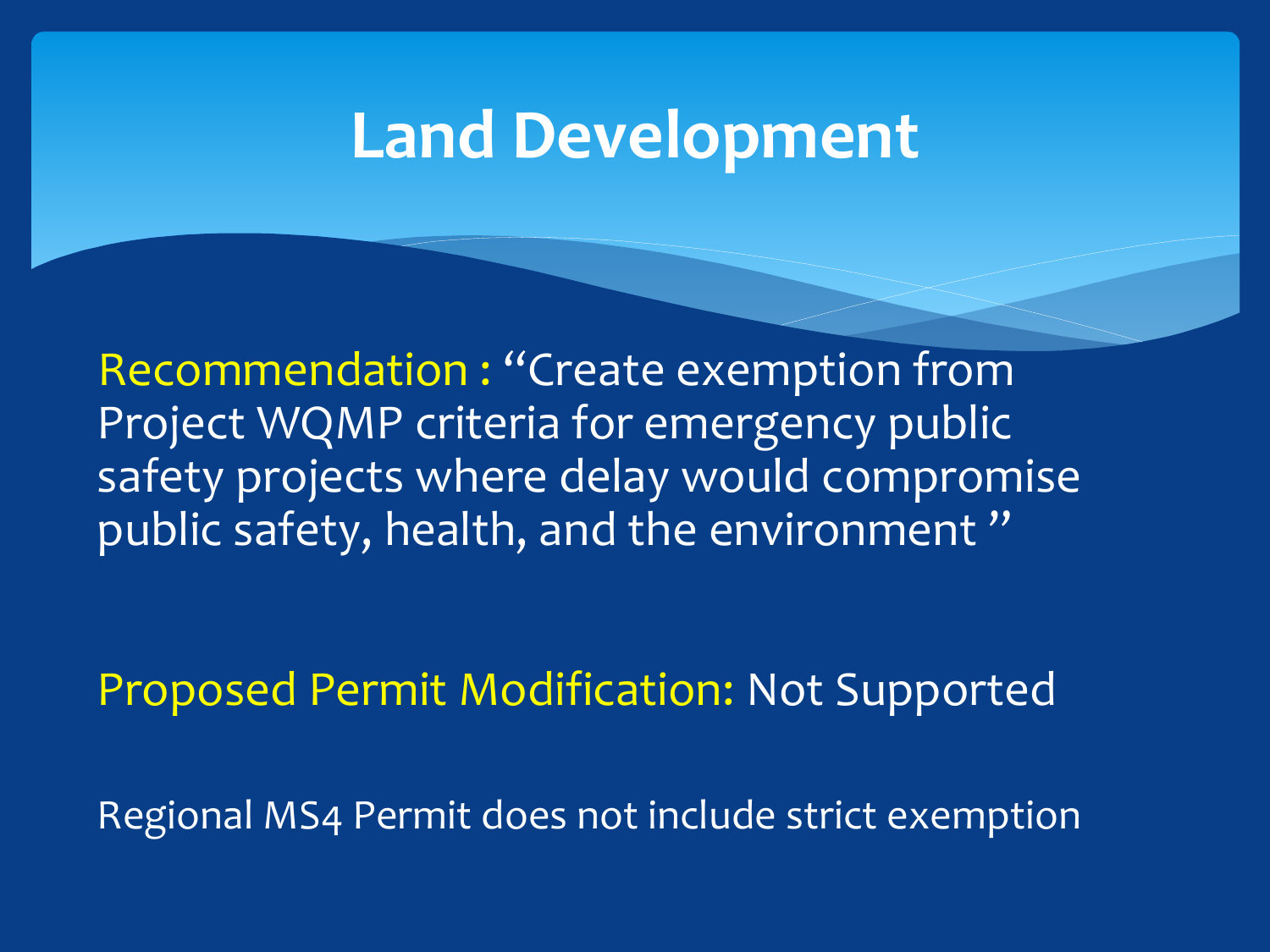# **Aliso Creek Watershed Monitoring**

#### Recommendation :

"(1) Reduce quarterly reporting to annual (2) Continue Program implementation to Dec 2015, (3) Reevaluate Program relative to bacteria TMDLs, Comprehensive Load Reduction Plan, and related NPDES programs."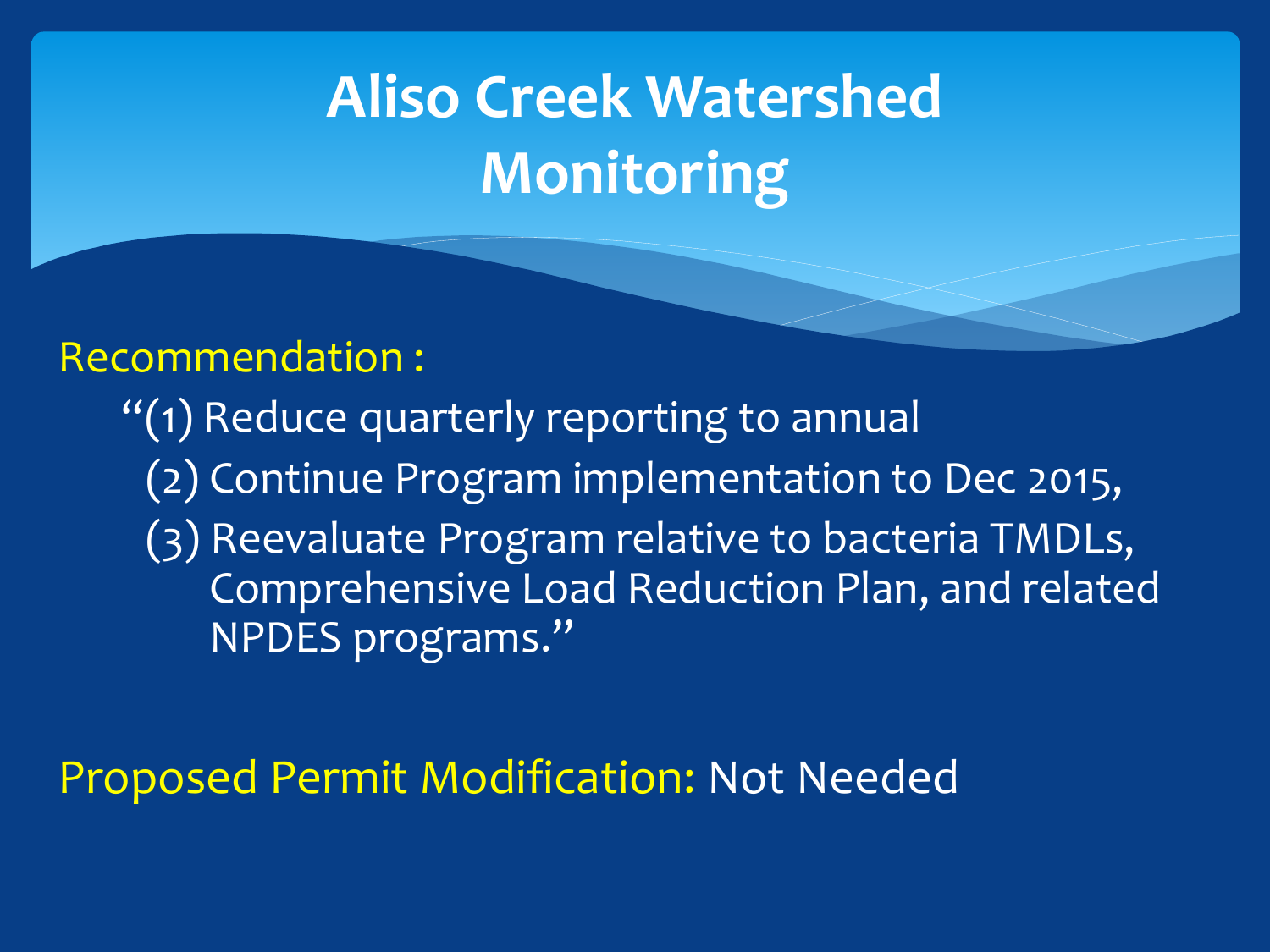## **Monitoring**

#### Recommendations : Many Recommendations

#### Proposed Permit Modification: Generally Not Needed

Further Consultation - Monitoring Assessment Research Unit (MARU)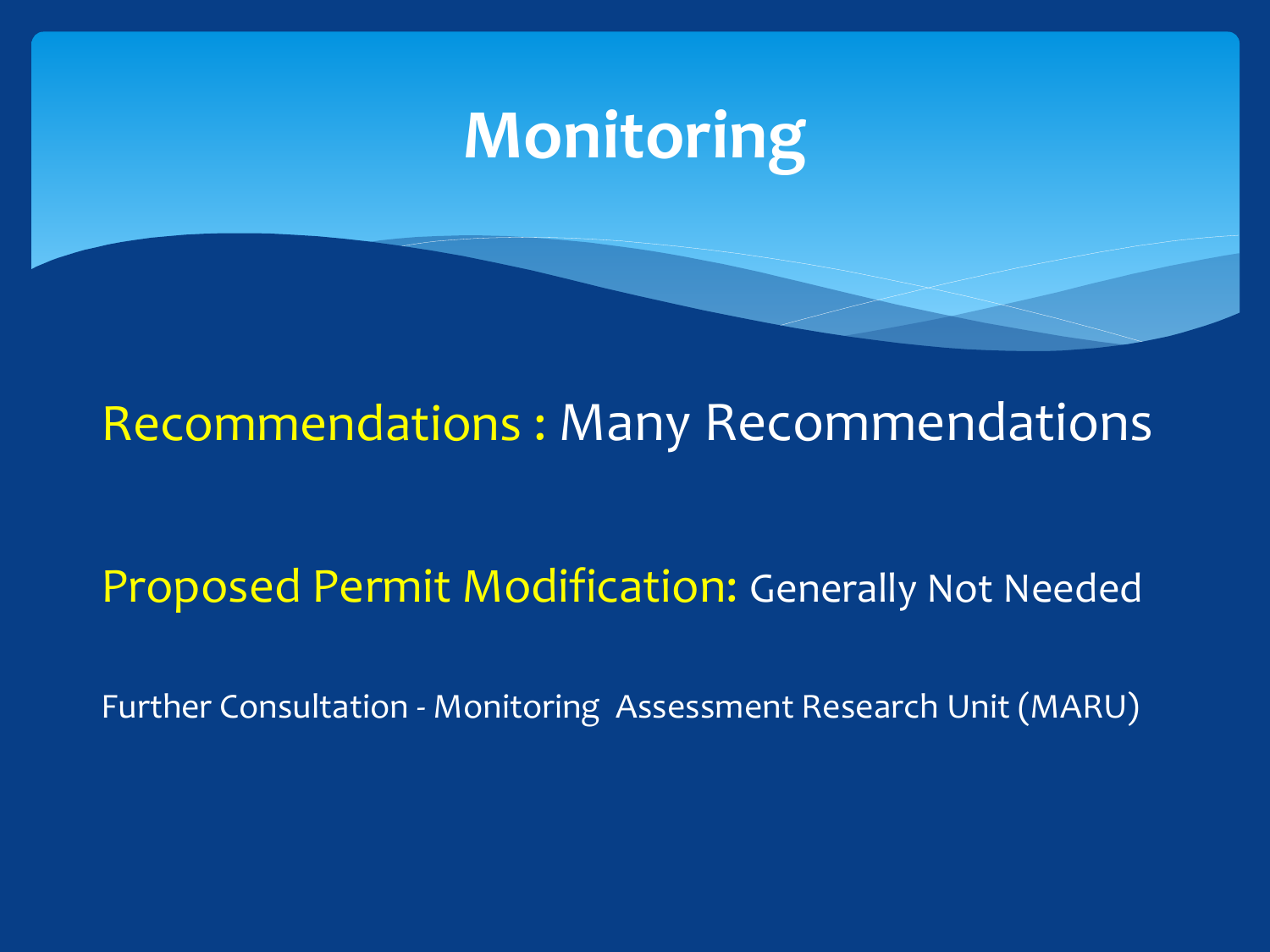**Potential Modifications to Regional MS4 Permit based on Orange County Copermittees ROWD** 

# **Questions & Discussion**